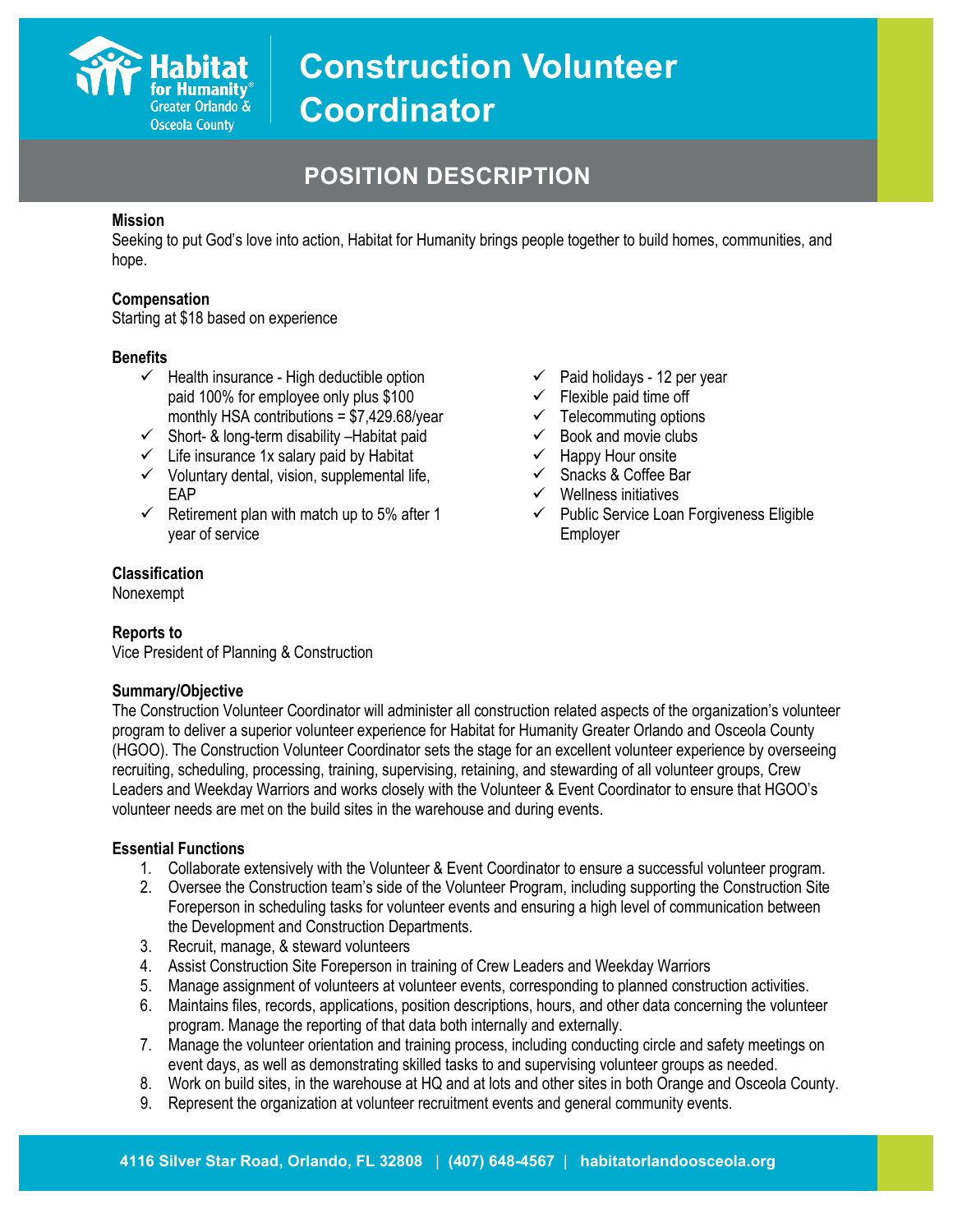

# **POSITION DESCRIPTION**

10. Work with Operations Department to draft, maintain, and publish guidelines, best practices, and procedures for volunteer program, particularly relating to Group Leaders and Crew Leaders.

#### **Competencies**

- 1. Passionate about the Habitat for Humanity mission and purpose
- 2. Ability to function effectively with a minimum of daily direction and support.
- 3. Ability to solve problems and make decisions independently in a creative and effective manner
- 4. Proficient in Microsoft Office Suite
- 5. Ability to work directly with people from diverse racial, ethnic, and socioeconomic backgrounds
- 6. Strong oral & written communication skills.
- 7. Strong public speaking abilities.
- 8. Strong customer service skills.
- 9. Strong scheduling skills.
- 10. Ability to train and supervise volunteers of various skill levels in construction and non-construction tasks.
- 11. Excellent organizational skills and attention to detail.
- 12. Strong leadership skills with ability to motivate and encourage others.

#### **Supervisory Responsibility**

This position will supervise volunteers

#### **Work Environment**

The work environment characteristics described here are representative of those an employee encounters while performing the essential functions of this job in a Construction and office environment. On occasion, an employee may be susceptible to outside weather climate and conditions.

#### **Physical Demands**

The physical demands described here are representative of those that must be met by an employee to successfully perform the essential functions of this job. While performing the duties of this job, the employee is regularly required to lift, use hands, reach with hands/arms, listen, and communicate. The employee must be capable to lift and/or move 50+ pounds on a regular daily basis, frequently required to stand and walk for long extended periods of time, climb or balance and stoop, kneel, crouch or crawl.

#### **Position Type/Expected Hours of Work**

This is a full-time, hourly position and the office hours of operation are Monday through Friday, 9 a.m. to 5 p.m. Some early mornings, evenings and weekends may be required.

## **Travel**

Travel, if any, is primarily local during business hours and mileage is reimbursed.

#### **Required Education and Experience**

High school diploma or equivalent Experience working with volunteers Must obtain First Aid/ CPR/ AED certificate within first 90 days: training provided by Habitat Must obtain OSHA Competent Person certificate within first 90 days: training provided by Habitat Must obtain Anti-Money Laundering certificate within first 90 days: training provided by Habitat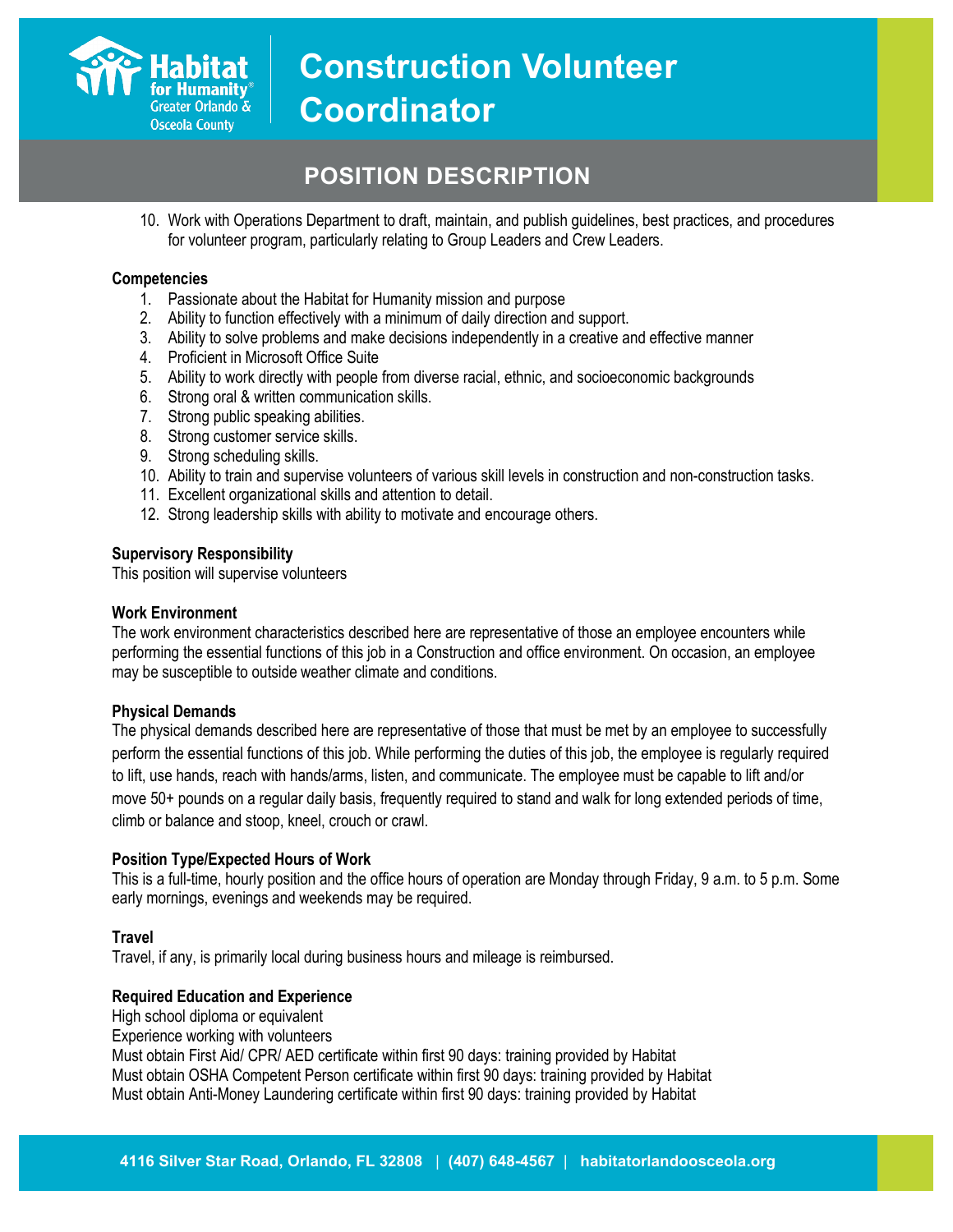

# **POSITION DESCRIPTION**

#### **Preferred Education and Experience**

Experience in nonprofits or affordable housing or construction

#### **Other Duties**

Please note this job description is not designed to cover or contain a comprehensive listing of activities, duties or responsibilities that are required of the employee for this job. Duties, responsibilities, and activities may change at any time with or without notice.

#### **Office Location:**

4116 Silver Star Rd. Orlando, FL 32808

## **To Apply:**

Please send resume and cover letter to employment@habitatorlandoosceola.org All resumes will be reviewed upon receipt.

*Habitat for Humanity Greater Orlando & Osceola County, Inc. is an equal opportunity employer and seeks to employ and assign the best qualified personnel for all our positions in a manner that does not unlawfully discriminate against any person because of race, color, religion, gender, marital status, age, national origin, physical or mental disability, sexual orientation, veteran/reserve national guard status, or any other status or characteristic protected by law.*

*6/14/2022*

# **Habitat Greater Orlando & Osceola County Core Values**